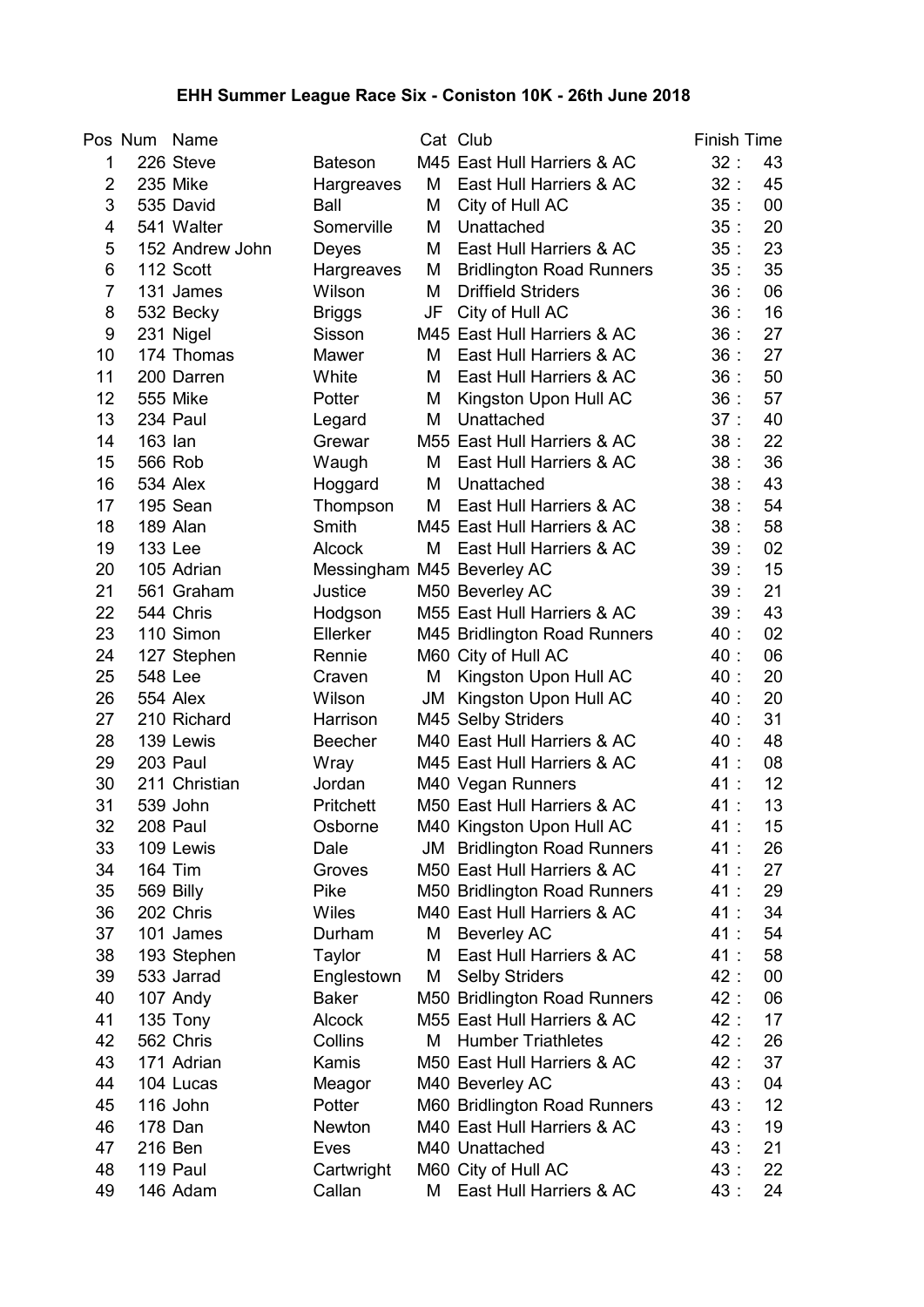|     | Pos Num | Name           |                 |    | Cat Club                        | <b>Finish Time</b> |    |
|-----|---------|----------------|-----------------|----|---------------------------------|--------------------|----|
| 50  |         | 528 Dave       | Playforth       |    | M55 East Hull Harriers & AC     | 43:                | 27 |
| 51  |         | 157 Chris      | <b>Flowers</b>  |    | M50 East Hull Harriers & AC     | 43:                | 33 |
| 52  |         | 53 Kirsty      | Wilson          |    | F45 East Hull Harriers & AC     | 43:                | 34 |
| 53  |         | 122 Andy       | Guymer          |    | M40 City of Hull AC             | 43:                | 35 |
| 54  |         | 143 Luke       | <b>Bramley</b>  | М  | East Hull Harriers & AC         | 43:                | 38 |
| 55  |         | 32 Carole      | Fee             |    | F45 East Hull Harriers & AC     | 43:                | 54 |
| 56  |         | 142 Shaun      | <b>Bonnar</b>   | М  | East Hull Harriers & AC         | 43:                | 56 |
| 57  |         | 179 Ellis      | Oliver          | М  | East Hull Harriers & AC         | 43:                | 57 |
| 58  |         | 220 Marc       | Needler         | M  | Unattached                      | 43:                | 59 |
| 59  |         | 547 Kerry      | Young           | F  | East Hull Harriers & AC         | 44 :               | 35 |
| 60  |         | 213 Oliver     | <b>Burnett</b>  | JM | Unattached                      | 44 :               | 44 |
| 61  |         | 155 Gary       | Fee             |    | M55 East Hull Harriers & AC     | 44 :               | 47 |
| 62  |         | 54 Emily       | <b>Wix</b>      | F  | East Hull Harriers & AC         | 44:                | 51 |
| 63  |         | 527 Simon      | <b>Adcock</b>   | М  | Kingston Upon Hull AC           | 44 :               | 54 |
| 64  |         | 170 Gary       | Jensen          |    | M40 East Hull Harriers & AC     | 44 :               | 55 |
| 65  |         | 568 Mollie     | Holehouse       | F  | <b>Bridlington Road Runners</b> | 44 :               | 58 |
| 66  |         | 236 Andrew     | Vernon          | M  | City of Hull AC                 | 45 :               | 03 |
| 67  |         | 120 Graham     | Cook            |    | M50 City of Hull AC             | 45 :               | 07 |
| 68  |         | 176 Jason      | <b>Moss</b>     |    | M40 East Hull Harriers & AC     | 45:                | 14 |
| 69  |         | 48 Anneliesse  | Tomlinson       |    | F40 East Hull Harriers & AC     | 45:                | 21 |
| 70  |         | 144 Stuart     | <b>Buchanan</b> | М  | East Hull Harriers & AC         | 45:                | 32 |
| 71  |         | 33 Vicky       | Godfrey         |    | F40 East Hull Harriers & AC     | 45:                | 36 |
| 72  |         | 225 Jason      | McCoobney       |    | M40 Hornsea Harriers            | 45 :               | 43 |
| 73  |         | 239 John       | Escritt         |    | M60 City of Hull AC             | 45:                | 49 |
| 74  |         | 550 Andy       | <b>Steel</b>    |    | M45 Kingston Upon Hull AC       | 45:                | 52 |
| 75  |         | 61 Sara        | <b>Morrow</b>   |    | F45 Selby Striders              | 46 :               | 01 |
| 76  |         | 230 Anthony    | <b>Hughes</b>   |    | M45 Bridlington Road Runners    | 46:                | 07 |
| 77  |         | 14 Janet       | Potter          |    | F60 Bridlington Road Runners    | 46:                | 17 |
| 78  |         | 114 Graham     | Lonsdale        |    | M50 Bridlington Road Runners    | 46:                | 20 |
| 79  |         | 546 Andy       | Marson          |    | M55 Unattached                  | 46 :               | 35 |
| 80  |         | 44 Katie       | Seddon          | F  | East Hull Harriers & AC         | 46 :               | 41 |
| 81  |         | <b>161 Guy</b> | Gibson          |    | M50 East Hull Harriers & AC     | 46 :               | 48 |
| 82  |         | 113 Martin     | Hutchinson      |    | M50 Bridlington Road Runners    | 46:                | 53 |
| 83  |         | 55 Magda       | Zaremba         |    | F35 East Hull Harriers & AC     | 46:                | 57 |
| 84  |         | 184 Matthew    | Robinson        | М  | East Hull Harriers & AC         | 46 :               | 59 |
| 85  |         | 212 Sam        | <b>Brown</b>    | M  | Unattached                      | 47:                | 08 |
| 86  |         | 543 Michelle   | Sutton          |    | F35 Kingston Upon Hull AC       | 47:                | 15 |
| 87  |         | 576 Andy       | Kendall         | М  | Unattached                      | 47:                | 22 |
| 88  |         | 137 David      | Anderson        |    | M55 East Hull Harriers & AC     | 47:                | 37 |
| 89  |         | 196 Steve      | Tichopad        |    | M50 East Hull Harriers & AC     | 47:                | 38 |
| 90  |         | 23 Ann         | Allen           |    | F55 East Hull Harriers & AC     | 47:                | 42 |
| 91  |         | 209 Nigel      | Pennington      |    | M50 Scunthorpe & District AC    | 47:                | 46 |
| 92  |         | 574 Pete       | Young           |    | M50 Unattached                  | 47:                | 47 |
| 93  |         | 218 Ashley     | <b>Jacketts</b> |    | <b>JM</b> Unattached            | 47:                | 52 |
| 94  |         | 156 Andrew     | Fewster         |    | M50 East Hull Harriers & AC     | 47:                | 58 |
| 95  |         | 128 Peter      | Taylor          |    | M70 City of Hull AC             | 48:                | 01 |
| 96  |         | 204 Stephen    | <b>Braddock</b> |    | M45 Hornsea Harriers            | 48 :               | 06 |
| 97  |         | 219 Chris      | Knowles         | Μ  | Unattached                      | 48 :               | 13 |
| 98  |         | 557 Chris      | Wilson          |    | M50 Hornsea Harriers            | 48:                | 24 |
| 99  |         | 185 Karl       | Rolstone        | М  | East Hull Harriers & AC         | 48 :               | 25 |
| 100 |         | 56 Rachael     | Sharp           |    | F40 Fitmums                     | 48:                | 32 |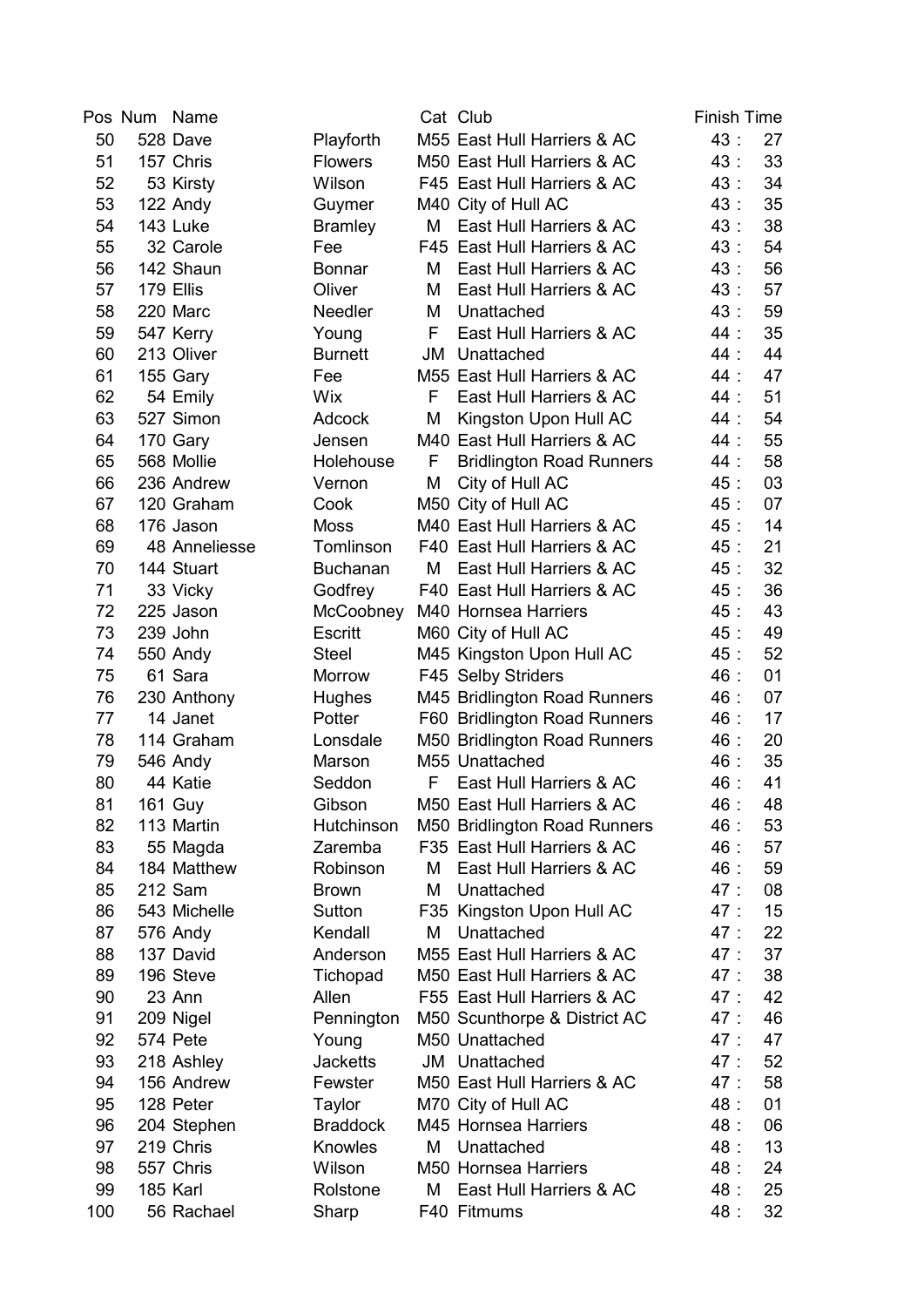|     | Pos Num | Name               |                   |    | Cat Club                        | <b>Finish Time</b> |        |
|-----|---------|--------------------|-------------------|----|---------------------------------|--------------------|--------|
| 101 |         | 165 Graham         | Havercroft        |    | M60 East Hull Harriers & AC     | 48 :               | 35     |
| 102 |         | 545 Pete           | Marson            |    | M50 Unattached                  | 48 :               | 38     |
| 103 |         | 41 Shirley         | Oglesby           |    | F65 East Hull Harriers & AC     | 48 :               | 48     |
| 104 |         | 567 Patricia       | <b>Bielby</b>     |    | F65 Bridlington Road Runners    | 48 :               | 48     |
| 105 |         | 150 David          | Cracknell         |    | M50 East Hull Harriers & AC     | 49:                | 07     |
| 106 |         | 38 Janet           | Kay               |    | F50 East Hull Harriers & AC     | 49:                | 19     |
| 107 |         | 167 Martin         | Howman            |    | M50 East Hull Harriers & AC     | 49:                | 20     |
| 108 |         | 37 Linda           | Huart             |    | F55 East Hull Harriers & AC     | 49:                | 22     |
| 109 |         | 553 David          | <b>Rivers</b>     |    | M45 Kingston Upon Hull AC       | 49 :               | 34     |
| 110 |         | 74 Debbie          | <b>Jacketts</b>   |    | F40 East Hull Harriers & AC     | 49:                | 35     |
| 111 |         | <b>575 Neil</b>    | Adams             |    | M40 Unattached                  | 49                 | 35     |
| 112 |         | 536 Sophie         | Watson            | F  | Unattached                      | 49:                | 39     |
| 113 |         | 31 Anthea          | <b>Eskrett</b>    |    | F35 East Hull Harriers & AC     | 49:                | 40     |
| 114 |         | 145 David          | <b>Butt</b>       |    | M65 East Hull Harriers & AC     | 49:                | 42     |
| 115 |         | 12 Kelly           | Palmer            | F  | <b>Bridlington Road Runners</b> | 49:                | 43     |
| 116 |         | 11 Diane           | Palmer            |    | F50 Bridlington Road Runners    | 49:                | 49     |
| 117 |         | 149 Keith          | Conkerton         |    | M55 East Hull Harriers & AC     | 50:                | 11     |
| 118 |         | 1 Jayne            | Dale              |    | F55 Beverley AC                 | 50:                | 15     |
| 119 |         | 215 Andrew Anthony | Deyes             |    | M60 Unattached                  | 50:                | 15     |
| 120 |         | 537 Ken            | Upshall           |    | M60 Unattached                  | 50:                | 17     |
| 121 |         | 59 Alexia          | Morgan            |    | F45 Hornsea Harriers            | 50:                | 19     |
| 122 |         | 147 Lee            | Campbell          | Μ  | East Hull Harriers & AC         | 50:                | 40     |
| 123 |         | 564 Quintana       | Davies            |    | F45 Unattached                  | 50:                | 59     |
| 124 |         | 36 Alison          | Hayes             |    | F40 East Hull Harriers & AC     | 51:                | 03     |
| 125 |         | 47 Jan             | Suddaby           |    | F50 East Hull Harriers & AC     | 51:                | 13     |
| 126 |         | 136 Richard        | Alsop             |    | M55 East Hull Harriers & AC     | 51:                | 26     |
| 127 |         | 154 Michael        | Dugan             | М  | East Hull Harriers & AC         | 51:                | 44     |
| 128 |         | 7 Heidi            | <b>Baker</b>      |    | F40 Bridlington Road Runners    | 51:                | 57     |
| 129 |         | 45 Julie           | Salvidge          |    | F50 East Hull Harriers & AC     | 51:                | 58     |
| 130 |         | 20 Ellen           | Messingham        |    | F40 City of Hull AC             | 52:                | 03     |
| 131 |         | 199 Kelvin         | Westerman         |    | M65 East Hull Harriers & AC     | 52:                | 09     |
| 132 |         | 125 Thomas         | O'Brien           |    | M City of Hull AC               | 52:                | 23     |
| 133 |         | 73 Verona          | Petty             |    | F45 Bridlington Road Runners    | 52:                | 27     |
| 134 |         | 237 Gary           | Robinson          |    | M45 East Hull Harriers & AC     | 52:                | 33     |
| 135 |         | 552 David          | Coates            |    | M45 Unattached                  | 52:                | 44     |
| 136 |         | 540 Ken            | Regester          |    | M50 Unattached                  | 52:                | 49     |
| 137 |         | 573 Dave           | Maskell           |    | M50 East Hull Harriers & AC     | 52:                | 50     |
| 138 |         | 29 Jennifer        | Deyes             | F. | East Hull Harriers & AC         | 52:                | 52     |
| 139 |         | 228 Peter          | Thompson          |    | M55 Unattached                  | 52:                | 58     |
| 140 |         | 538 Steve          | <b>Jacketts</b>   |    | M40 East Hull Harriers & AC     | 53:                | 00     |
| 141 |         | 558 Marie          | <b>Hussey</b>     |    | F40 East Hull Harriers & AC     | 53:                | 04     |
| 142 |         | 17 Helen           | Duncan            | F  | City of Hull AC                 | 53:                | 07     |
| 143 |         | 129 Patrick        | Walker            |    | M45 City of Hull AC             | 53:                | 55     |
| 144 |         | 22 Vicky           | Webster           |    | F50 Driffield Striders          | 54:                | $00\,$ |
| 145 |         | 124 Mike           | O'Brien           |    | M55 City of Hull AC             | 54:                | 00     |
| 146 |         | 26 Emma-Jayne      | <b>Brackstone</b> | F  | East Hull Harriers & AC         | 54                 | 04     |
| 147 |         | 16 Dominique       | Webster           |    | F40 Bridlington Road Runners    | 54:                | 08     |
| 148 |         | 9 Zoe              | <b>Ellis</b>      |    | F45 Bridlington Road Runners    | 54:                | 09     |
| 149 |         | 565 Josephine      | Hermann           |    | F45 Unattached                  | 54:                | 09     |
| 150 |         | 549 Mike           | Watson            |    | M65 Kingston Upon Hull AC       | 54:                | 27     |
| 151 |         | 186 Ross           | Parker            |    | M70 East Hull Harriers & AC     | 54:                | 31     |